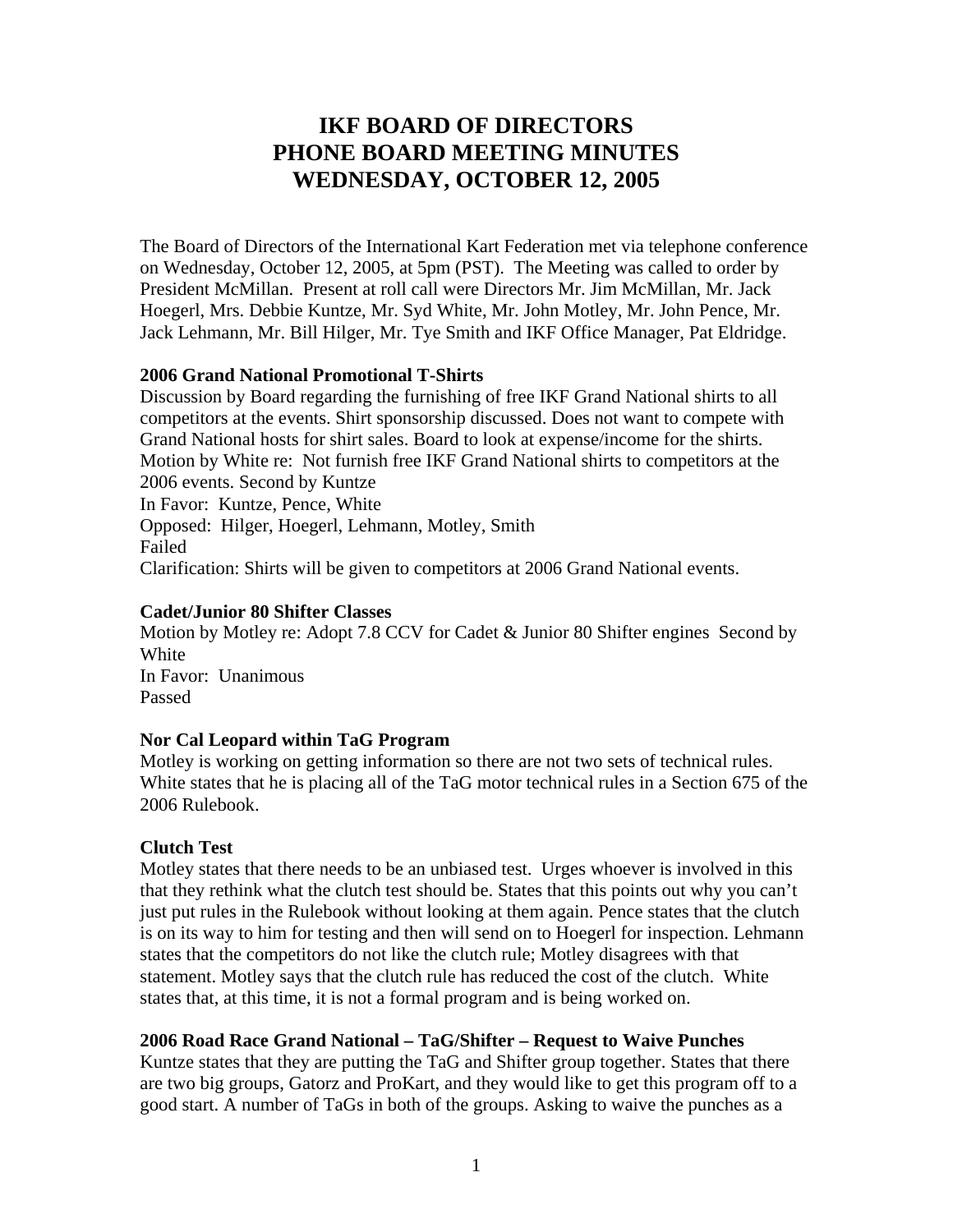sort of fall back, seriously doubt that they would have to use it. SCK plans to run regional events in 2006. Mentions possible dating conflicts. Motley asks if there will be participation from the two groups prior to the RR GN; Kuntze states yes, as long as there are no dating conflicts. Kuntze states that competitors must have experience in the classes that they would get a waived punch in. Outlines requirements given to Board for participation in the event by the entrants. White states that the waiver was granted to SWRA to improve an existing program. States that there has been no existing regional program in So. California for two years. Kuntze states that they are trying to get a regional program back in So. California. States that they are at the mercy of the track for scheduling. Discussion by Board.

Motion by Kuntze re: Waive punches for 2006 IKF Road Race Grand National No Second. Motion Died for Lack of a Second.

## **2006 Road Race & Shifter Grand Nationals**

White requests for Road Race and Shifter Grand National date information for inclusion in 2006 Rulebook. Discussion by Board re: removing the TaG classes from the 2006 2 Cycle Sprint Grand National and running at the Road Race & Shifter Grand National events. Board decides that this change would need to be for 2007 Grand Nationals as 2006 2 Cycle Sprint Contracts are signed. Discussion of TaG classes in local Sprint program in 2006. White suggests that a So. California Governor for the Sprint Division be appointed at the January 2006 Board Meeting.

## **Radio Use at Road Race Events**

Lehmann states that everyone that he has talked to does not care if they allow the use of radios or not. Spoke with his Committee – recommends the following: Motion by Lehmann re: **In Road Race only**: radios to be allowed on January 1, 2006, for all Senior classes; Junior classes are excluded from using radios. Second by Kuntze. In Favor: Hilger, Kuntze, Lehmann, Motley, Pence, Smith Opposed: Hoegerl Abstain: White Passed

# **TaG/Rotax – Front Brakes**

Motley states that front brakes have been mandated internationally for 2-3 years. Importers have waived this mandate previously but will not waiver this year which will make front brakes optional in US. Everyone he has spoken to agrees that it is a poor choice. Do not want to be in a position to mandate what may be perceived as a safer option. Lehmann states that every one of the Rotax world championships has not used front brakes. Discussion by Board re: no problem with mandatory - problem with either/or. Cannot be regionally optional.

Motion by Lehmann re: No front brakes allowed in Section 200 classes. Second by Pence .

In Favor: Hoegerl, Lehmann, Motley, Pence, Smith, White

Abstain: Hilger, Kuntze

Passed

Discussion re: front brakes in Road Race. No action at this time.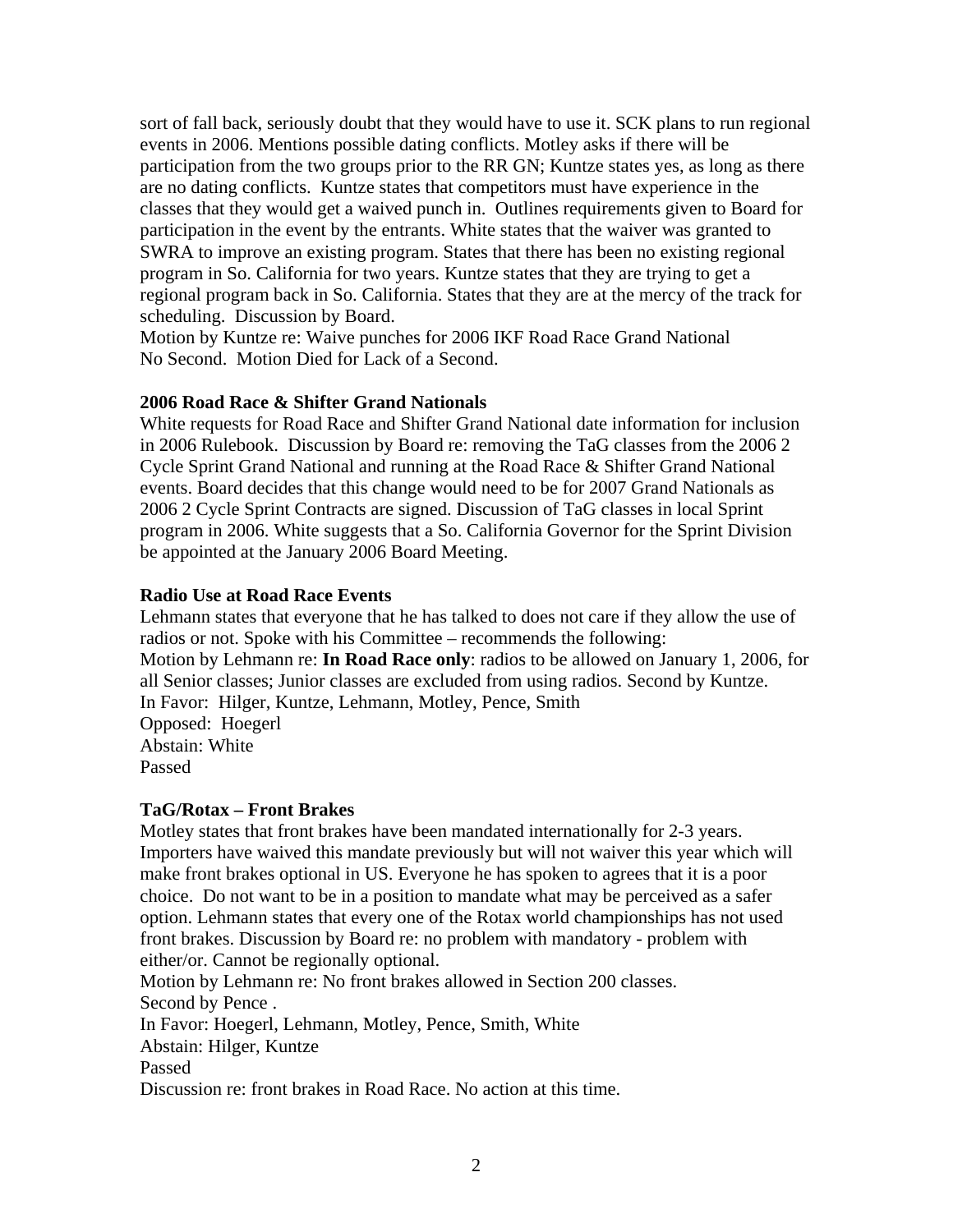#### **Kid Kart - Competition Class**

White asks if Kid Kart is going to be a competition class. Kuntze states that competition rules should be put in but does not agree that it should be allowed as a competition class. Motley states that it could be put in as a competitive and a non-competitive class and the local people decide how they want to handle it. Motley states that if you run as a competition class, you need the rules. Lehmann states that it is not a National class. Pence states that there are already tech rules for the C50 motor in the rulebook and would like to see the tech rules for the C51 in the rulebook. White states that the C51 rules will be in the rulebook. If run as a competition class, must be the C51 motor only; tech rules for C51 competition class will be in 2006 IKF Rulebook .White states that there needs to be a statement that, if the Race Director thinks that it can be done safely, it can be run as a competition class. Discussion by Board. Needs to be division specific. Regional jackets will be awarded in 2006 if run as a competitive class. If run as a competitive class, must follow competition rules. This applies to 2 Cycle Sprint division only. Regions, tracks, clubs and promoters must request each year to run this class, either as a non-competitive local option class or as a competitive local option class.

#### **Grand National Class Participation**

Discussion by Board regarding the option of the Road Race Grand National host to drop three National classes from the Grand National schedule. McMillan asks when must the decision be made to drop the classes. White replies – before the January Board meeting. Motion by Kuntze re: Allow the Road Race Grand National host to present three National classes to drop due to low participation stats; the information must be to the IKF Board prior to the January Board Meeting. Second by Lehmann In Favor: Hoegerl, Kuntze, Lehmann, Motley, Pence, Smith, White Opposed: Hilger Passed

## **La Point Rule**

White states that the LaPoint rule qualifications were amended at the January Board Meeting. States the a class cannot become a National championship class unless the participation comes from at least two regions.

#### **Junior Animal Champ Class**

White suggests that, because of participation stats, in the Speedway division, the Junior Animal Champ class be allowed to run with both the Blue Wazoom and Animal motors. Hilger states that they have done this at local races and it will not work; that the motors are completely different. By the participation stats, the Junior Animal Champ class, as a 2006 National Class, will run with the Animal motor only. Hilger states that the class with the Blue Wazoom motor can be resubmitted to run as a local option. Hilger feels that the Animal is a better way to go. Discussion of trouble with a restrictor – Smith says that they are still working on it.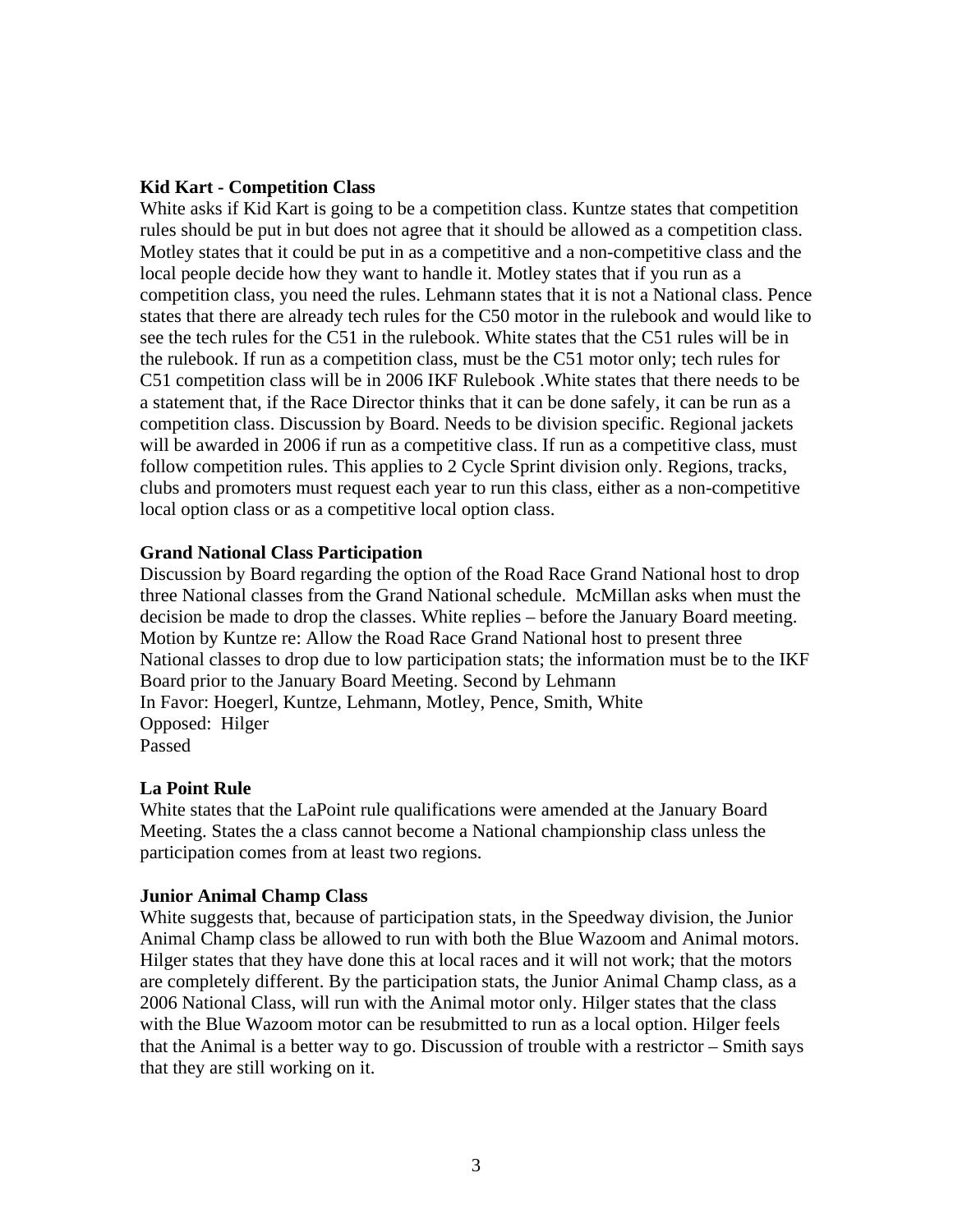## **Scrubbing of Tires Request**

Request from 2006 4 Cycle Speedway Grand National host to allow the scrubbing of tires at the event. Hilger states that this will not be allowed. Stated that this was tried before and did not work. Stated that perhaps a new racing surface could be done. Hilger to speak with the Fair Board to solve the problem.

#### **New Cadet Bodywork**

Motley states that Don St. Ours has alerted the Board to the important issue of the new Cadet bodywork due in March/April 2006. Motley states that additional information from the manufacturer is needed regarding the new Cadet bodywork. There is not enough information for a vote at this time. Motley to research this. States that bodywork that is CIK approved should not be a problem, just need to put in rulebook; that the 2003 or 2006 style is approved. White states that a decision needs to be made to mount the nose in the mountable CIK fashion. Motley agrees. Need to say: With the 2006 homologation, there will be no retrofitting of old karts and mounting the noses on rigidly. Motley states that the CIK bodywork has a specific kind of mounting, which is pretty fragile. In IKF, because of the rules, they are allowed to tape it on, bolt it on, or tie wrap it on. Allows it to be a permanent structure as opposed to CIK. CIK is approving noses based on the fact that they will come off where IKF does not allow the nose to come off. White states that we need to make it work if we use their rules. States that we need to allow the noses to dislodge. White states that a statement should be made that, effective March 1, 2007, every single nose will need to be held on with a CIK rapidly dislodgeable mechanism. Hoegerl asks what is CIK style. White states that they don't have CIK style – they come with clamps, which comes on the bodywork. Kuntze says that the older karts go to Road Race to continue racing. White says that they must continue to run the old style noses. White to add language for rulebook.

#### **Speedway – Floor Pan**

White states that no action was taken on the floor pan request from Hilger. Verbiage is identical per Hilger. Smith to get measurements to White.

## **ICE Measurement**

Pence states that he has not yet sent the language for the measurement in the ICE class where the floor pan may kick up ahead of the axle. White says that he has 5 sets of numbers now, all different than the CIK rules. Mac states that the idea was to try to put numbers together to allow the manufacturers that are currently manufacturing to continue to manufacture. That's not CIK rules.

#### **Chest Protectors**

Hilger asks if the chest protectors passed in Speedway. Reply was that it passed for all divisions. Hilger states that this will be a major problem in Speedway. Hilger says that they have wraparound seats. Discussion by Board. Lehmann asks if the chest protector is to be worn under the drivers suit or outside the drivers suit; reply was outside the drivers suit as it is a pre tech item. IKF wants to be in line with other organizations. This was an IKF Board decision not a division specific decision. Hilger states that this will make it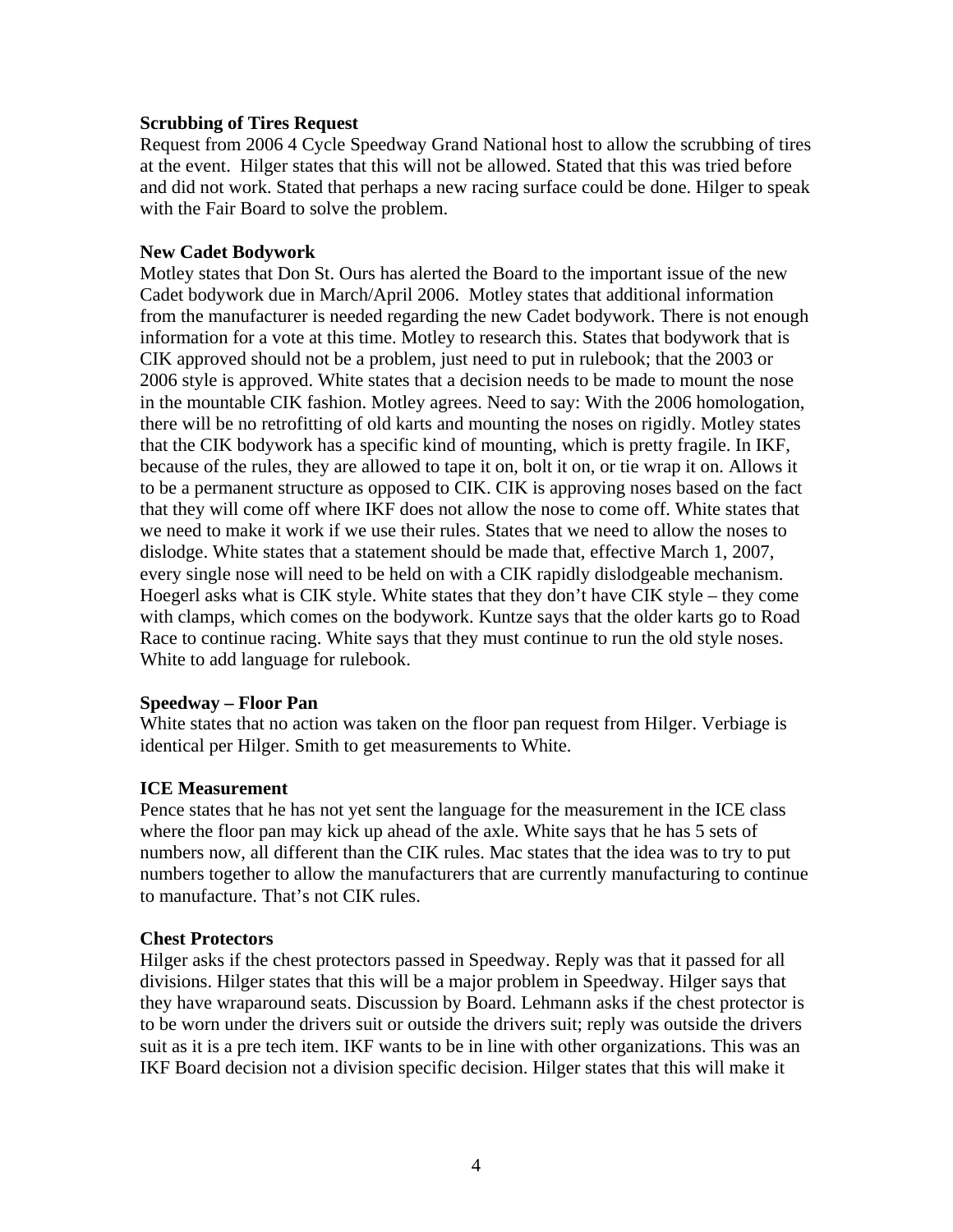harder for a kid to get out of the seat in an accident and they will have to buy new seats. Clarification that the chest protector must be SFI certified and is a pre tech item.

## **Grand National Director in Charge**

Hilger asks about the Director in Charge of Grand National events being in charge of tech instead of the Tech Director. White states that the IKF appointed Director in Charge is in charge of making all decisions, except motor tech; that is current rule. Feels that Director in Charge should be in charge of pre-tech, not the Tech Director. Only thing they are not teching in pre-tech inspection is the motors and that is the only thing that the Tech Director is in charge of. Hilger feels that the Tech Director should have the final decision as they know more than the Director in Charge. White says that is not what the rule is. The racer needs to be able to get an answer. Put the person in charge of pre-tech that is in charge of judging whether it is legal at the end of the race. Only thing not being inspected at pre-tech is the motor and the only thing that the Tech Director is in charge of, as the rules are written now, is the motor. Hilger states that in pre-tech, it is only a safety check not a legality check.. If something gets through pre-tech, does not mean that it cannot be disqualified at post tech. Racer cannot get an answer at pre-tech if Director in Charge is not there. White states that, at some point, all tech decisions were taken away from the Tech Director, with the exception of the motors, and given to the Director in Charge. Not all Directors in Charge are present at pre-tech.

## **Section 108.4 Re-entering the Track**

Hilger asks about re-entering driver on his own without assistance. Exception made at January Board meeting; applies except in Speedway.

## **Regional Champion – Guaranteed Spot at Grand National**

Hilger asks about the regional champions being guaranteed spots in Grand National. Says that he does not think that this will work. Discussion by Board. This is to promote regional racing and is a good reason to start a series. Speedway Committee members reported that it was a good idea. Discuss dynamics of the Speedway Committee.

## **Karter News Editor**

Discussion by Board re: Karter News Editor's request for 6 month agreement w/automatic 6 month renewal until written notice is given. At this time, there is no editor agreement, only month-to-month basis with a 3 month notice. Board is reaffirming the month to month rolling agreement with the three month notice. Board discusses job responsibilities of Editor. President McMillan to contact Editor regarding her request.

## **Method for qualifying in Speedway Grand Nationals**

Letter from Adam Mollenkopf. Smith states that Randy asked him to bring this up. Biggest problem is who has the transponders. It absolutely requires transponders to run and Waller is the only track that bid that has transponders. Hilger asks if they are going to combine 2 and 4 Speedway Grand Nationals. There was a discussion at the January